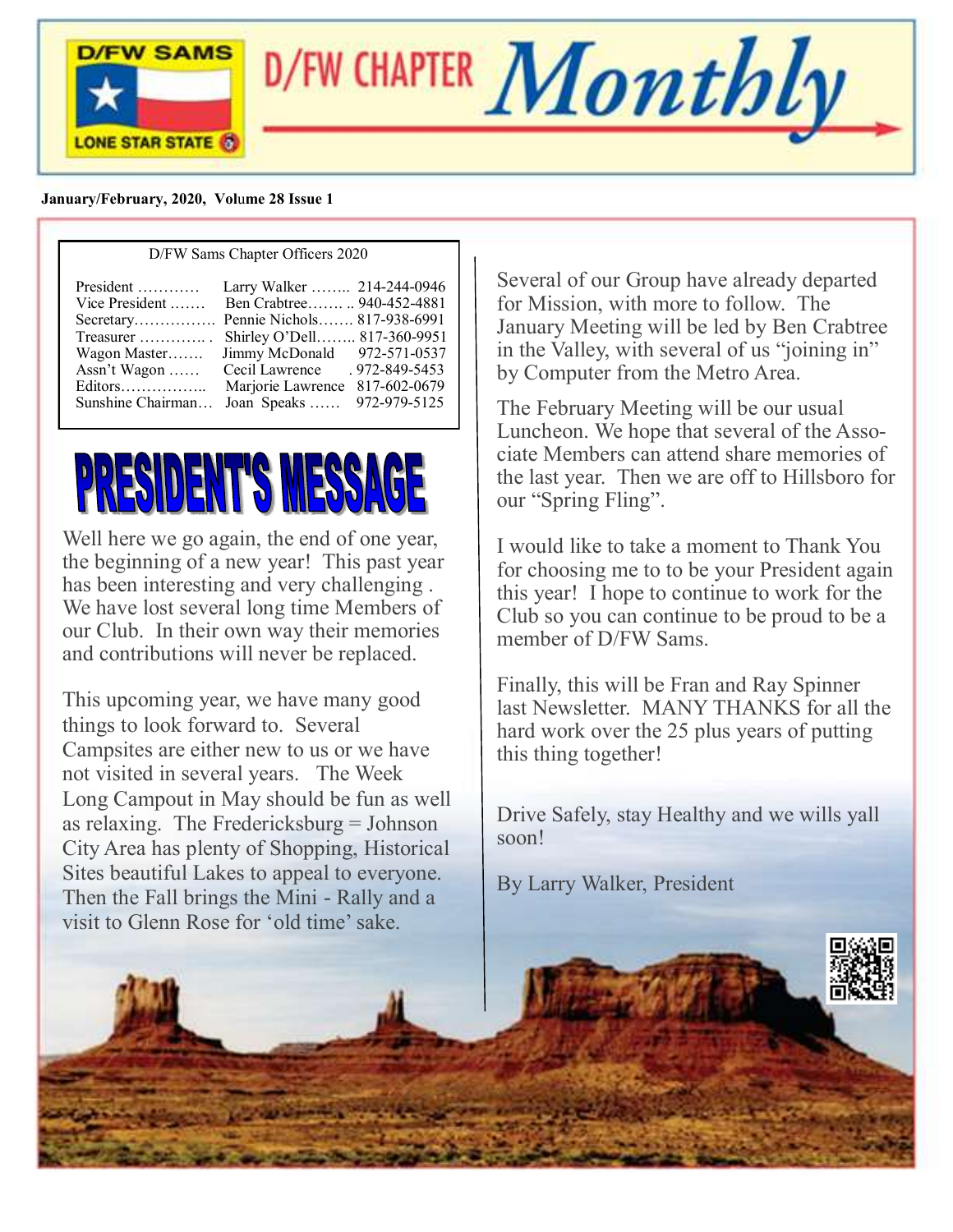#### **Page 2**

#### *NOVEMBER MEETING HIGHLIGHTS*

 *Larry Walker, our President called the meeting to order at Bedrock RV in Grand Saline, TX. Assistant Wagon Master, Jimmy McDonald reported 8 rigs on the ground, one in the hotel room and one drive in.* 

 *Chuck Hayes provided a report on the web site and asked that if any changes needed to be made to a document, please send him the corrected document, so he can upload the new version.*

 *The purchase of a AED was discussed and it was decided to, put it on hold until we know more about it. Other options were also discussed.*

 *There is a conflict of our April Chapter campout and the April Texas Good Sam Rally. It was decided to keep our Chapter Rally at Bedrock and if we wanted to we can get a \$25.00 pass and go into the State Rally at any time we want to.*

 *The 50/50 was won by Julie Law.*

*By Pennie Nichols, Secretary* 

#### *DECEMBER MEETING HIGLIGHTS*

 *Larry Walker called the meeting to order at the North Texas Airstream Community in Hillsboro, TX. Jimmy McDonald reported 13 rigs on the ground and 3 drive ins.*

 *Larry announced that the January business meeting would be held in the Valley with Ben Crabtree presiding. They will try to get the meeting on a group phone so everyone can participate.. The February luncheon will be held at the Candlelite Inn in Arlington, TX on February 12.*

 *Fran Spinner announced that she is working with Marjorie Lawrence on how to do the newsletter since Marjorie will be taking over the next newsletter.*

 *Pennie Nichols stated that one volunteer host is still needed for the July and November campouts. Marsha Marino said that she needs someone to take the historian albums and bring them to the meetings.*

 *Sheriff Linda Jenkins asked that we keep the funds that we have and add them to next years funds. The 50/50 was won by Billy Speaks.*

*By Pennie Nichols., Secretary*

#### *2019 CHRISTMAS PARTY*

 *again this year. Santa left a lot of gifts The Christmas Party was a hugh success for our DFW Chapter. The games were enjoyed by all. A big thank you to Linda Jenkins for donating some of the gifts won at the games on Friday evening. The Christmas meal was delicious. This Chapter has the bests cooks and bakers. Hope you all enjoyed the photos.*





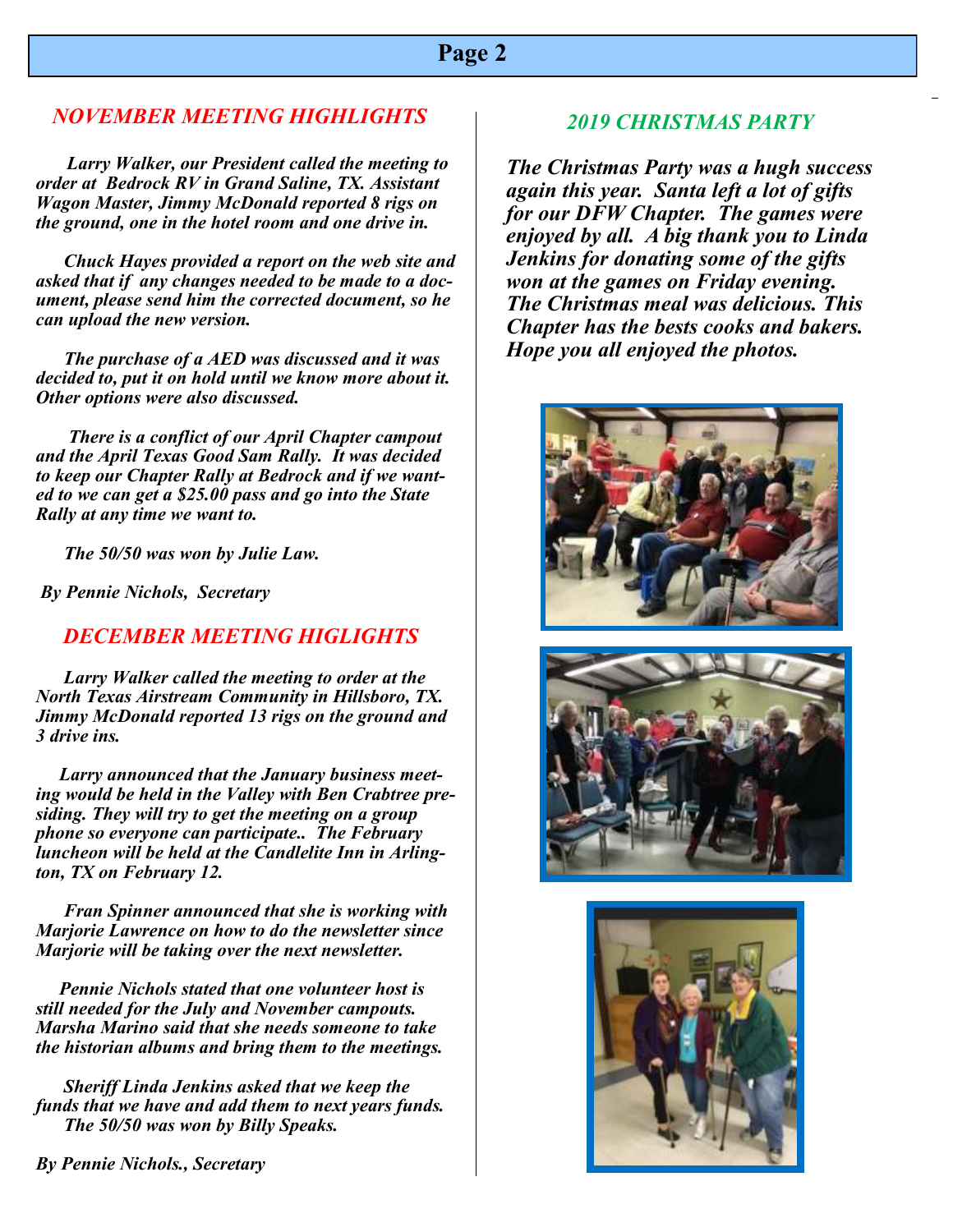#### **Page 3**

 $\setminus$ 

#### IN OUR THOUGHTS AND PRAYERS

 We pray for all our members, especially for our Associate Member, Judy Rawson, who went to heaven on December 5, 2019. We also pray for Joan Speaks, Melvin Mann, Dawn Hayes, Tommy Michaels, Ben Crabtree , Shirley O'Dell , Jimmy McDonald and Kathy Austin.

#### MORE CHRISTMAS PHOTOS





# *ANNIVERSARIES*

 *JANUARY, 2020* 

 *Pat & Jill Schnepf Jan. 26 46 years*

#### *FEBRUARY, 2020*

*Mike & Marie Mather Feb 28 43 years George & Mabel Thompson Feb. 29 56 years*



# *BIRTHDAYS*

# JANUARY, 2020

 *James Parker Jan. 9 <i>Shirley O'Dell Jim McDonald Jan. 29*

#### *FEBRUARY, 2010*

| <b>Ben Crabtree</b>   | Feb. 4         |
|-----------------------|----------------|
| <b>Julie Law</b>      | Feb. 6         |
| <b>Pennie Nichols</b> | <b>Feb.</b> 11 |
| <b>Billy Speaks</b>   | <b>Feb.</b> 19 |
| Diana Kimble          | <b>Feb. 23</b> |
| <b>Joyce Martin</b>   | <b>Feb. 24</b> |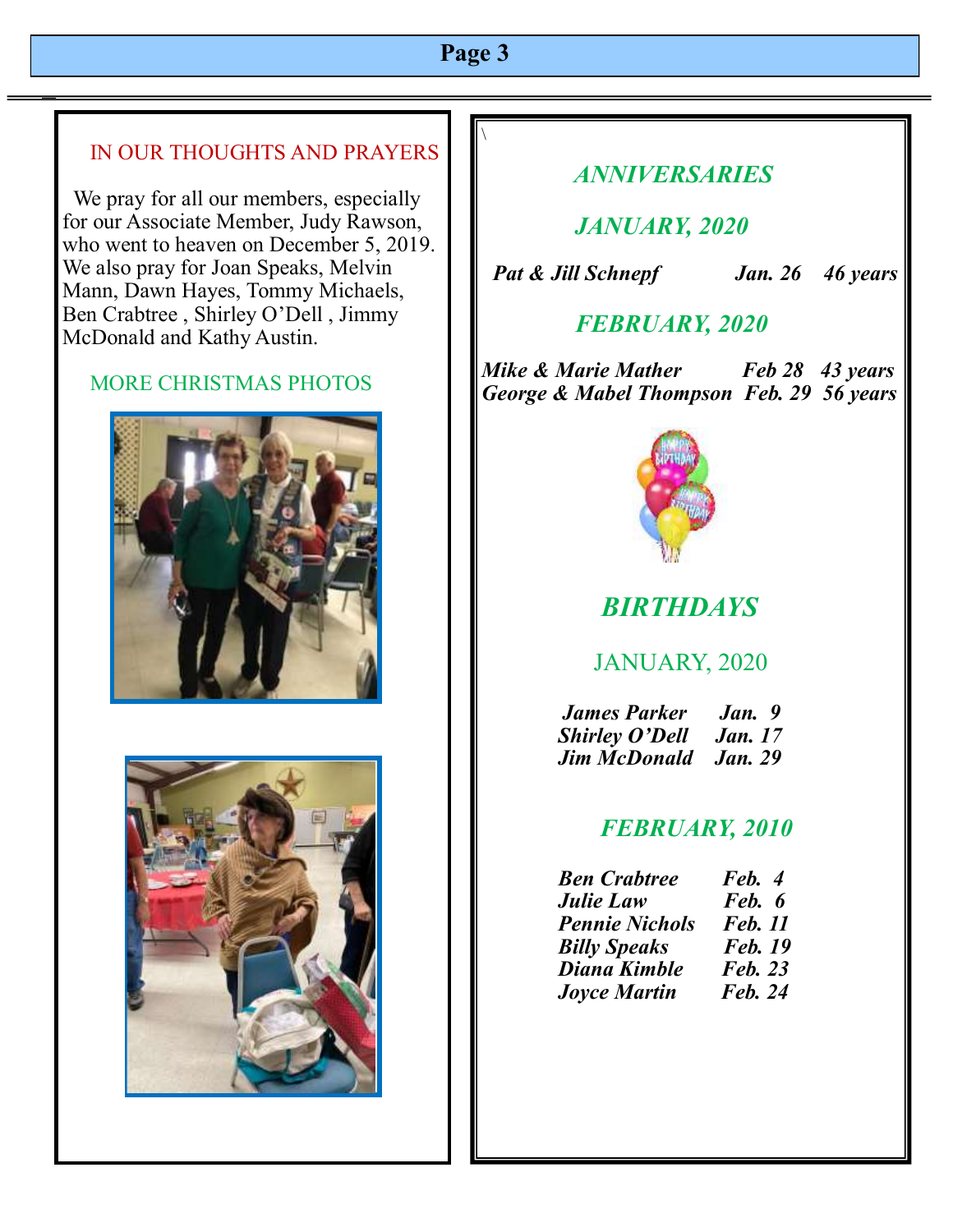# **Pa***g***e 4**

# JANUARY OUTING

Date: .December 28-2019—January 1, 2020

Place Bedrock RV Park 1995 Co. Road 1803 Grand Saline, TX 75140 903-372-1451

(Bedrock only accepts cash or checks, no credit. The cost is \$29.00 per night.)

There will be a NEW YEAR'S EVE PARTY on Tuesday evening, December 31. The cost for the entertainment will be \$25.00 per person. Sounds like a lot of fun.



#### DIRECTIONS:

Go East on I-20 to Hwy 19 (exit 527)./ Take a left (North) for approximately 8 miles. Turn right on Hwy.80 for 6 miles to Grand Saline. At the first light (by Sonic), turn left for 1 1/4 miles and make a hair pin turn turning right on 1802. Bedrock will be on your right. (There are signs before you get to 1803.)

Wagon Master: Jimmy McDonald, Please contact Jimmy at 972-571-0537 or e-mail him at  $j2$ mcdonald@yahoo.com to advise whether you will or will not be attending the campout and when you plan to arrive and leave.

#### FEBRUARY LUNCHEON

Date: February 12 , 2020

Place: Candlelite Inn 1202 Division Arlington, TX 76011 818-275-9613

#### DIRECTIONS;

-

 From I-30, exit Collins and go south on Collins to Division and go East approximately 1/4 mile and Candelite Inn will be on your right.

 Please contact Larry Walker at 214-244-0946 or e-mail him at llwalker@hotmail.com to advise whether you will or will not be attending the luncheon.

Associate Members are also invited to the luncheon, So come and enjoy a good meal and have a good time.

 $\overline{\phantom{a}}$  , and the contract of the contract of the contract of the contract of the contract of the contract of the contract of the contract of the contract of the contract of the contract of the contract of the contrac



 *It's hard to see, but Leroy received a gift of Fish Slippers from Dawn Hayes. She purchased them at the Mini Rally and just couldn't resist the chance to surprise Leroy with the perfect Fish Gift. See the smile of Leroy's face!!!*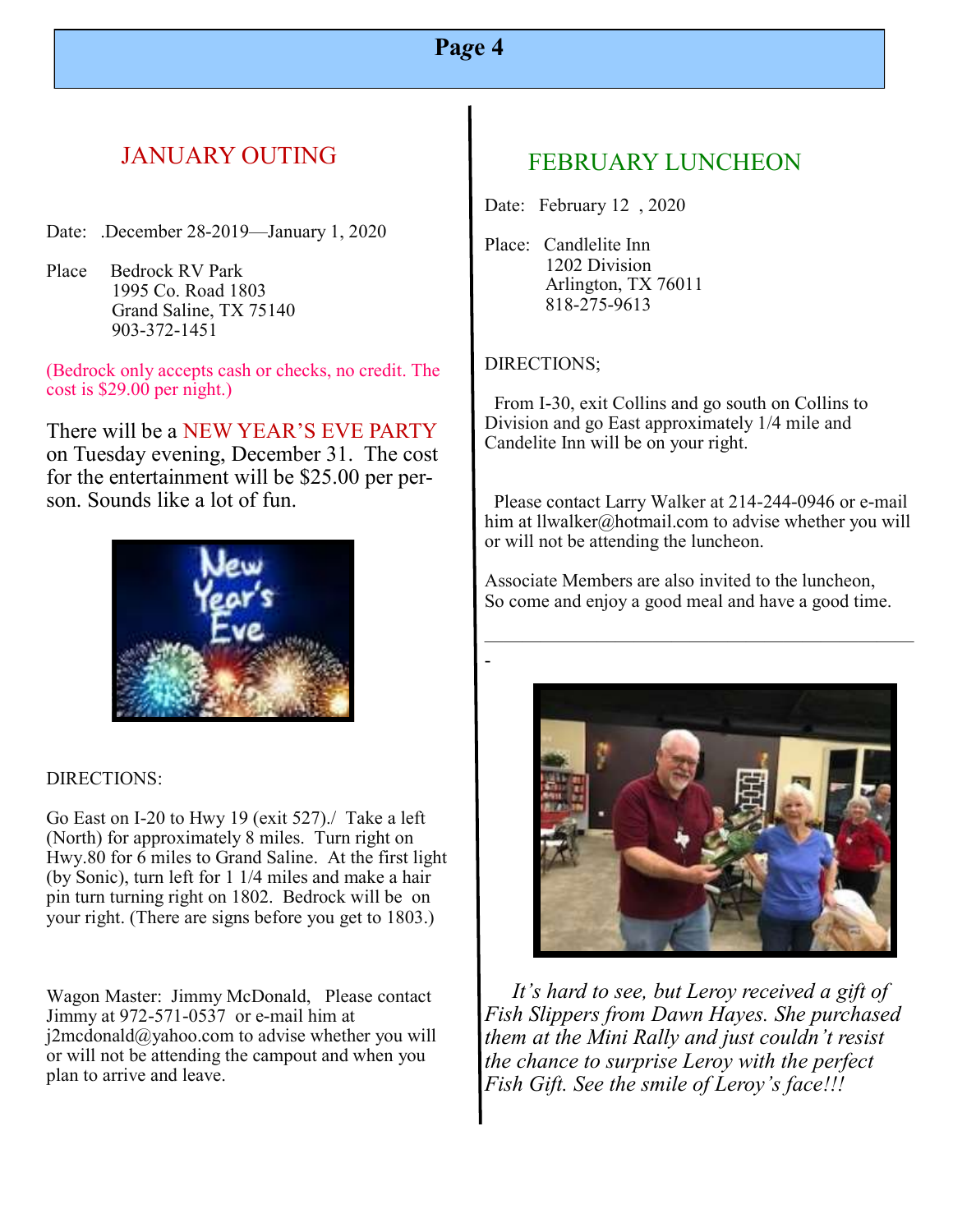# IN MEMORY OF JUDY RAWSON

# June 14, 1947—December 5, 2019

Judy went to heaven on December 5, 2019 at the age of 72. She was born in Waxahachie, Texas on June 14, 1947. She met Dan and married on February 22, 1969 in Sherman, TX. Judy was a graduate of Texas Tech University In Lubbock, Tx.

Judy passed away in Houston, Texas where she was visiting her daughter, Dr. Danna Michelle Markides, her son-in-law, Dr. Constantine S.A, Markides, and her granddaughter, Sophie.

The love of Judy & Dans life was their granddaughter, Sophie Markides, whom she was taking care of in Houston, when she passed away. Judy's daughter Michelle was on a Physician Assignment out of town and her Son-In-Law Constantine was attending his Father's funeral in Cypress. Judy also had a twin sister, Jane, who currently lives in Phoenix, Arizona.

Judy was such a loving person and still recovering from not only her husband's passing on November 28, 2018, but his mother's passing a week before him.

Judy and Dan, were very active members of our D/FW Sams Chapter of the Good Sams Club. Judy and Dan attended almost every campout until Dad became limited with his health problems. They still continued their activities with our D/FW Sams Chapter even to the extent of Judy driving her and Dan to a campout where they stayed in a motel nearby.

Judy's daughter stated that our Chapter was a tremendous part of her parent's post-retirement life. It made her so happy to see her Mom and Dad with an active, positive, supportive group like Good Sams. She also said that our group gave them a social outlet and places to travel. For that, she was so grateful.

Judy will be greatly missed, as well as her husband, Dan, but on the brighter side, we know they are together again in the Lord's hands for their eternal happiness.

On behalf of our entire D/FW Sams family, we extend our deepest sympathy to Judy's surviving family. We will keep Judy and Dan in our prayers and look forward to our next meeting, whenever that may be.

Sincerely, Ray Spinner